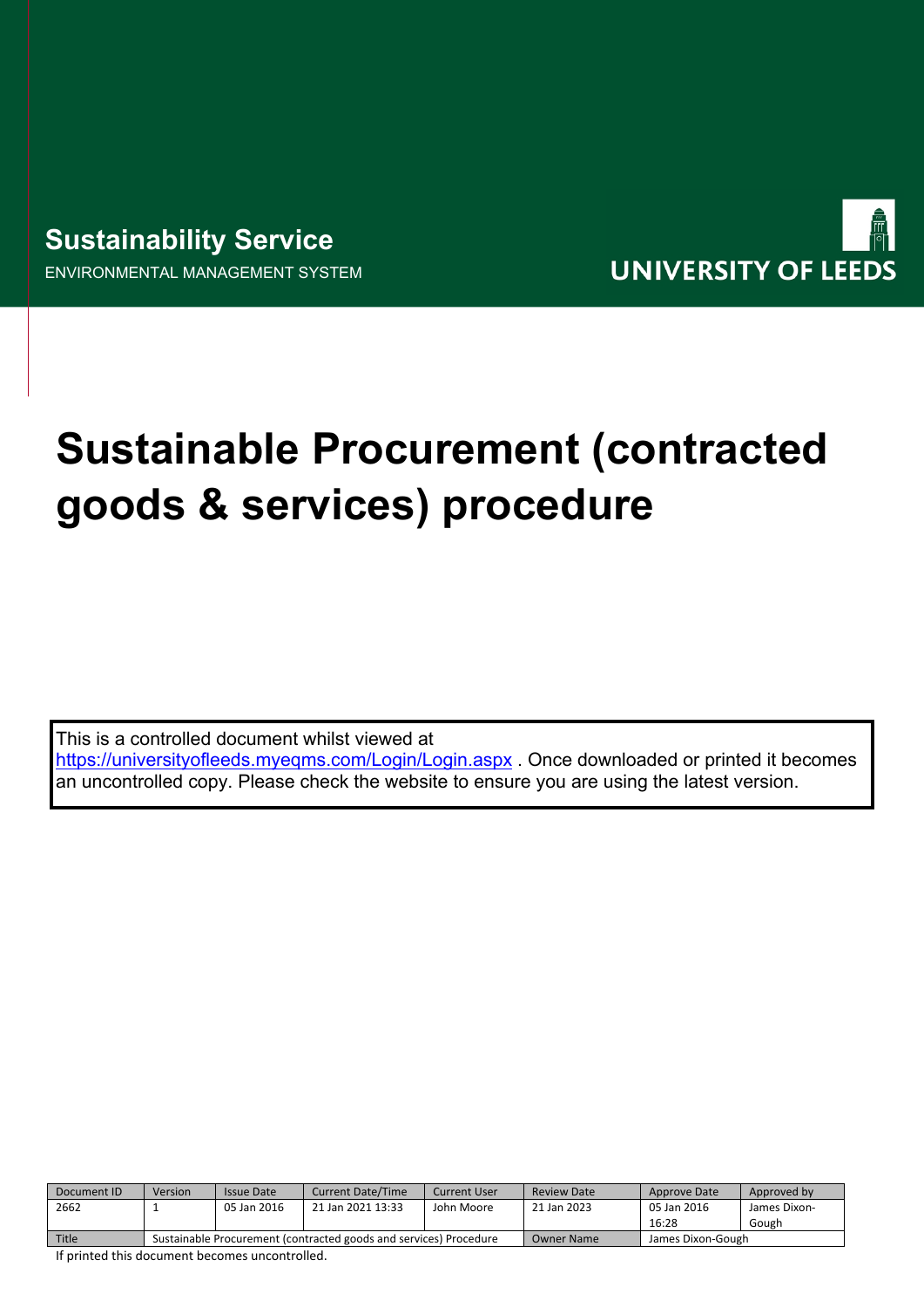#### **1.0 INTRODUCTION**

This procedure describes the University of Leeds processes for embedding sustainability into contracted goods and services.

## **2.0 SCOPE**

This procedure covers all University tendered goods and services and covers the social, economic and environmental impacts and opportunities related to these goods and services.

## **3.0 REFERENCES**

The following should be referred to when using this procedure:

**Sustainability Risk and Opportunity Matrix:** A result of the annual risk and opportunity review of commodity groups. This should be referred to before a new tender. See appendix 1.

**Sustainable Procurement Standard:** This document explains the key requirements and objectives for embedding sustainability at the University.

#### **4.0 RESPONSIBILITIES**

**The Head of Procurement:** will ensure that this procedure is followed by University purchasing staff.

**All University Purchasing Staff:** will follow this procedure when tendering for new goods and services.

**The Sustainable Procurement Group:** is responsible for monitoring performance against this procedure and the annual review of sustainability risk and opportunity associated with Proc-HE codes.

**The Sustainability Service:** is responsible for fulfilling its duties as outlined in this procedure and for auditing compliance against this procedure.

#### **5.0 PROCEDURE FOR MANAGING SUSTAINABILITY RISK AND OPPORTUNITY WITHIN CONTRACTED GOODS AND SERVICES**

#### **5.1 Annual review of sustainability risk and opportunity**

The Sustainability Procurement Group will review procurement against Proc-HE commodity codes on an annual basis to identify level of sustainability risk and opportunity. Commodities will be ranked using a traffic light system according to the level of risk, potential opportunities and the ability to influence change.

The commodity will be given a green, amber or red to inform the following process.

The Risk and Opportunity Matrix can be found at Appendix 1

#### **5.2 Before and during tendering**

When planning a future tender, either the Sustainability Service must be consulted, or the latest Sustainability Risk and Opportunity Review checked to identify the red, amber or green category.

**Green categories:** indicate a low level of risk.

The generic Invitation to Tender (ITT) sustainability questionnaires and award criteria will be used and will form a minimum 10% of the award criteria used to score the tender.

| Document ID  | Version                                                           | <b>Issue Date</b> | <b>Current Date/Time</b> | Current User      | <b>Review Date</b> | Approve Date | Approved by  |
|--------------|-------------------------------------------------------------------|-------------------|--------------------------|-------------------|--------------------|--------------|--------------|
| 2662         |                                                                   | 05 Jan 2016       | 21 Jan 2021 13:33        | John Moore        | 21 Jan 2023        | 05 Jan 2016  | James Dixon- |
|              |                                                                   |                   |                          |                   |                    | 16:28        | Gough        |
| <b>Title</b> | Sustainable Procurement (contracted goods and services) Procedure |                   |                          | <b>Owner Name</b> | James Dixon-Gough  |              |              |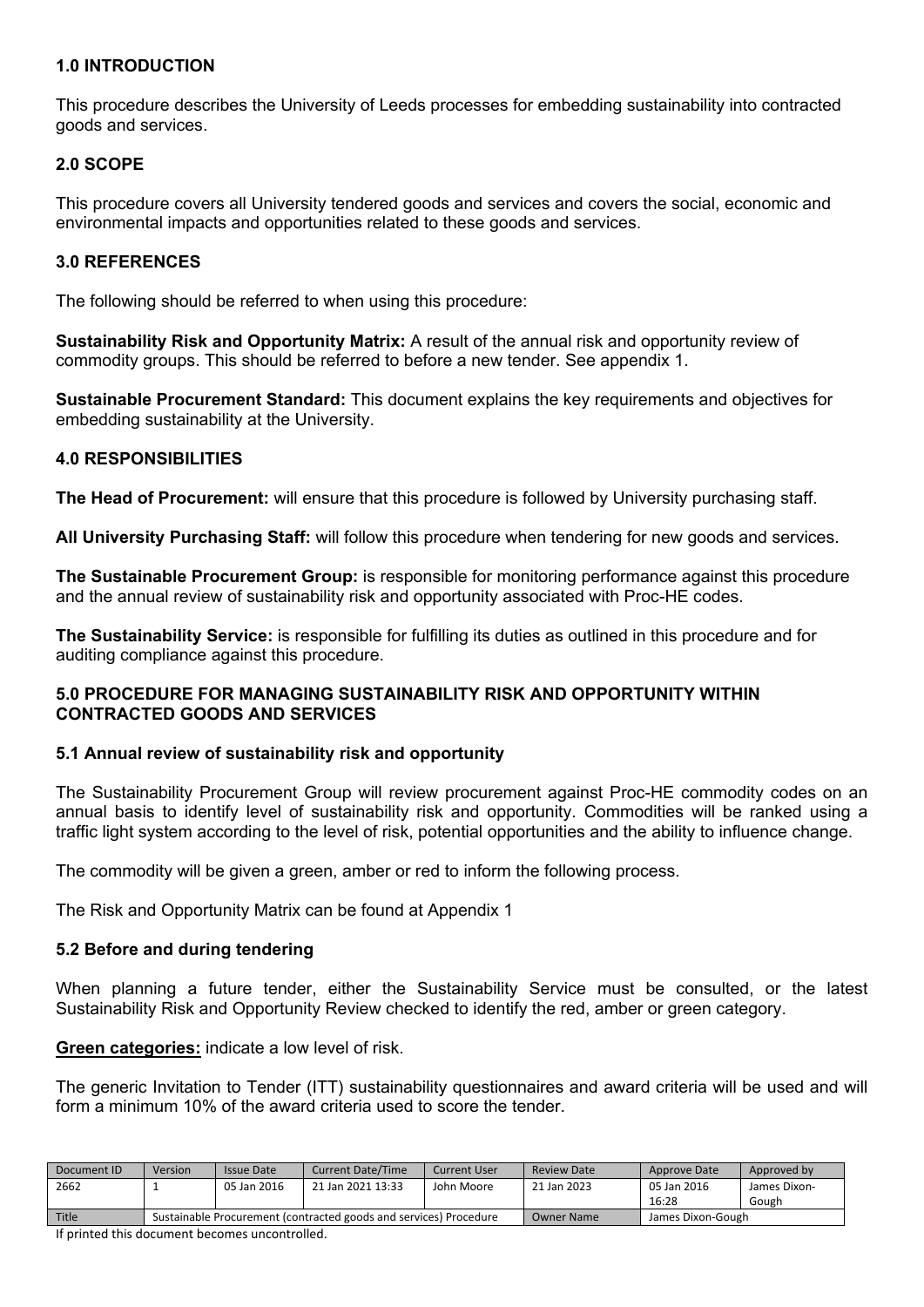The Sustainability Service must be contacted if there are particularly low scores or for any areas of concern (e.g. breach of environmental legislation or non-conformance with International Labour Organization standards).

**Amber categories:** indicate a medium level of risk.

It is likely that ITT questions will need to be tailored to account for key related impacts.

Pre-existing questions linked to commodity group should be used if they are available.

If pre-existing questions are not available, representatives from the Sustainability Service, Purchasing and key stakeholders must develop questions that account for the relevant sustainability impacts and opportunities.

The Sustainability Service will support scoring if additional technical input is required or if the level of risk related to the contract is high. This must be agreed before ITT.

The ITT sustainability questions must form a minimum 10% of the award criteria used to score the tender. In high risk tenders this might be higher.

The Sustainability Service must be contacted if there are particularly low scores or for any areas of concern (e.g. breach of environmental legislation or non-conformance with International Labour Organization standards).

Specific clauses or performance criteria that require inclusion in the final contract should be agreed between representatives of the Sustainability Service, Purchasing and key stakeholders. These should be recorded and monitored over the life-time of the contract.

**Red categories:** indicate a high level of risk.

For red categories the Sustainability Service must be contacted with advanced warning before tender process begins.

Pre-existing questions linked to commodity group should be used if they are available.

If pre-existing questions are not available, representatives from the Sustainability Service, Purchasing and key stakeholders must develop questions that account for the relevant sustainability impacts and opportunities.

The ITT sustainability questions must form a minimum 10% of the award criteria used to score the tender and might be higher if required (based on level of risk & opportunity).

The Sustainability Service will be involved in the assessment of tender submissions.

Specific clauses or performance criteria that require inclusion in the final contract should be agreed between representatives of the Sustainability Service, Purchasing and key stakeholders. These should be recorded and monitored over the life-time of the contract.

A flow chart can be found at Appendix 2

#### **5.3 Contract management**

| Document ID | Version                                                           | <b>Issue Date</b> | <b>Current Date/Time</b> | <b>Current User</b> | <b>Review Date</b> | Approve Date | Approved by  |
|-------------|-------------------------------------------------------------------|-------------------|--------------------------|---------------------|--------------------|--------------|--------------|
| 2662        |                                                                   | 05 Jan 2016       | 21 Jan 2021 13:33        | John Moore          | 21 Jan 2023        | 05 Jan 2016  | James Dixon- |
|             |                                                                   |                   |                          |                     |                    | 16:28        | Gough        |
| Title       | Sustainable Procurement (contracted goods and services) Procedure |                   |                          | Owner Name          | James Dixon-Gough  |              |              |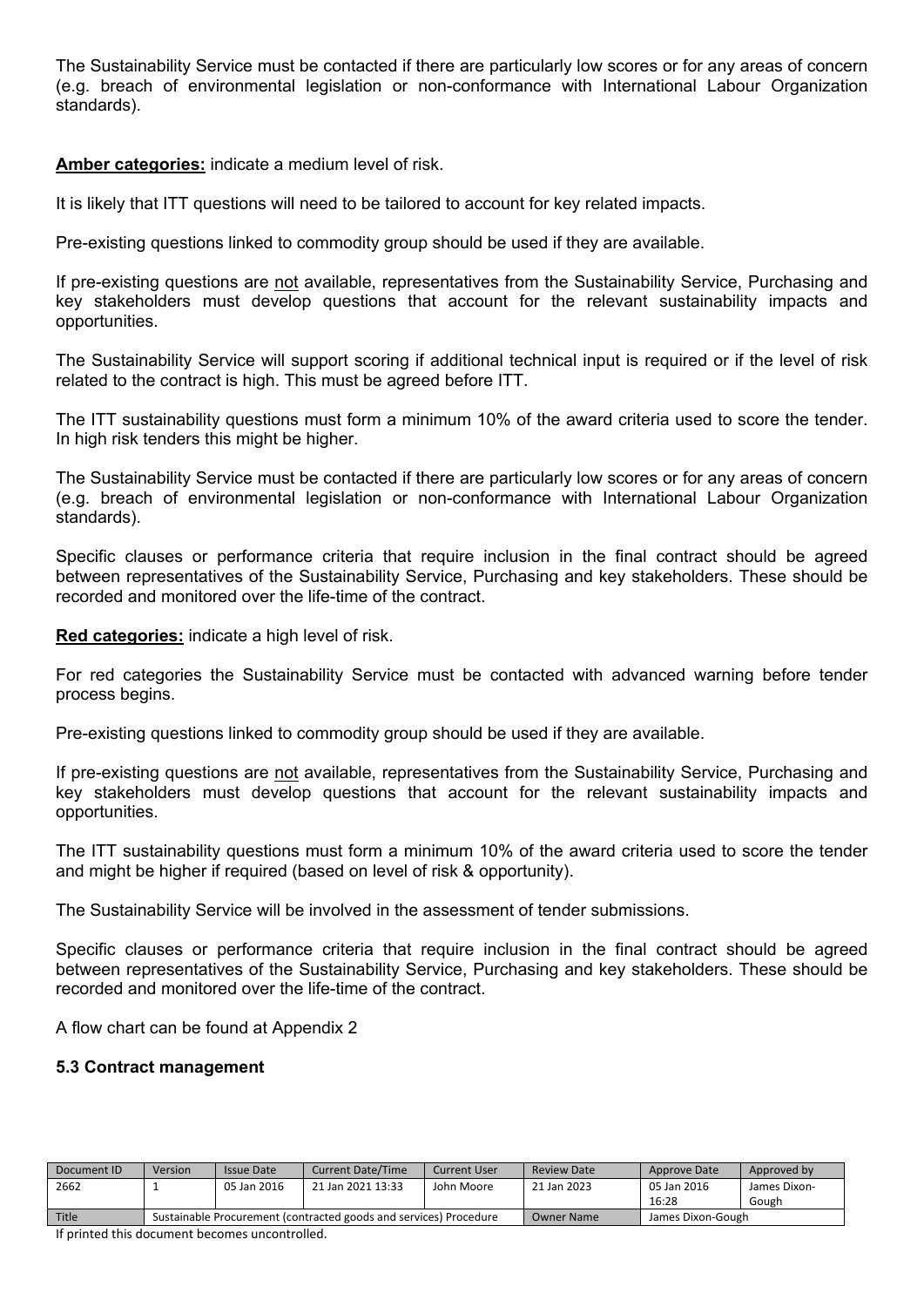Any clauses or specific measures relating to sustainability, which have been agreed between stakeholders and have been added into the final contract must be communicated to the Sustainability Service and added as a record to EQMS.

#### **5.4 Monitoring**

This tender process and ongoing sustainability performance of medium and high risk contracts will be monitored via the Sustainable Procurement Group. This procedure and the sustainability performance of contracts will be periodically audited as part of the University Environmental Management System.

A sample across Green, Amber and Red categories will be audited on an annual basis, with greater emphasis on high risk/high opportunity contracts.

#### **Appendix 1: Risk and Opportunity Matrix**

| Category                           | <b>Sub-Category</b>                           | Risk/       |
|------------------------------------|-----------------------------------------------|-------------|
|                                    |                                               | Opportunity |
|                                    |                                               |             |
| Laboratory                         | <b>Capital Equipment</b>                      |             |
|                                    | <b>Service and Maintenance Contracts</b>      |             |
|                                    | <b>Consumables and Life Sciences</b>          |             |
|                                    | <b>Small Equipment</b>                        |             |
|                                    |                                               |             |
| <b>Engineering Supplies</b>        | <b>Workshop Supplies</b>                      |             |
|                                    |                                               |             |
| <b>Construction</b>                | <b>Professional Services</b>                  |             |
|                                    | <b>Capital Projects</b>                       |             |
|                                    |                                               |             |
| <b>Facilities Management (inc.</b> | <b>Vehicles and Plant</b>                     |             |
| Furniture)                         |                                               |             |
|                                    | Safety and Security                           |             |
|                                    | Furniture                                     |             |
|                                    | <b>Utilities</b>                              |             |
|                                    | <b>Grounds Maintenance</b>                    |             |
|                                    | Waste                                         |             |
|                                    | <b>Building Maintenance</b>                   |             |
|                                    | <b>Cleaning Services</b>                      |             |
|                                    |                                               |             |
| <b>Catering</b>                    | Food and Drink                                |             |
|                                    | Equipment (inc. electrical goods)             |             |
|                                    | <b>Catering Services</b>                      |             |
|                                    | Watercoolers                                  |             |
| <b>Professional Services</b>       |                                               |             |
|                                    | <b>Temporary Staff</b>                        |             |
|                                    | Recruitment                                   |             |
|                                    | Business Services (e.g. finance, translation, |             |
|                                    | data)                                         |             |
|                                    | Advertising                                   |             |
|                                    | Consultancy                                   |             |
|                                    | <b>Legal Services</b>                         |             |
|                                    | Training                                      |             |
|                                    | <b>Banking Services</b>                       |             |
|                                    |                                               |             |

| Document ID | Version                                                           | <b>Issue Date</b> | <b>Current Date/Time</b> | Current User      | <b>Review Date</b> | Approve Date | Approved by  |
|-------------|-------------------------------------------------------------------|-------------------|--------------------------|-------------------|--------------------|--------------|--------------|
| 2662        |                                                                   | 05 Jan 2016       | 21 Jan 2021 13:33        | John Moore        | 21 Jan 2023        | 05 Jan 2016  | James Dixon- |
|             |                                                                   |                   |                          |                   |                    | 16:28        | Gough        |
| Title       | Sustainable Procurement (contracted goods and services) Procedure |                   |                          | <b>Owner Name</b> | James Dixon-Gough  |              |              |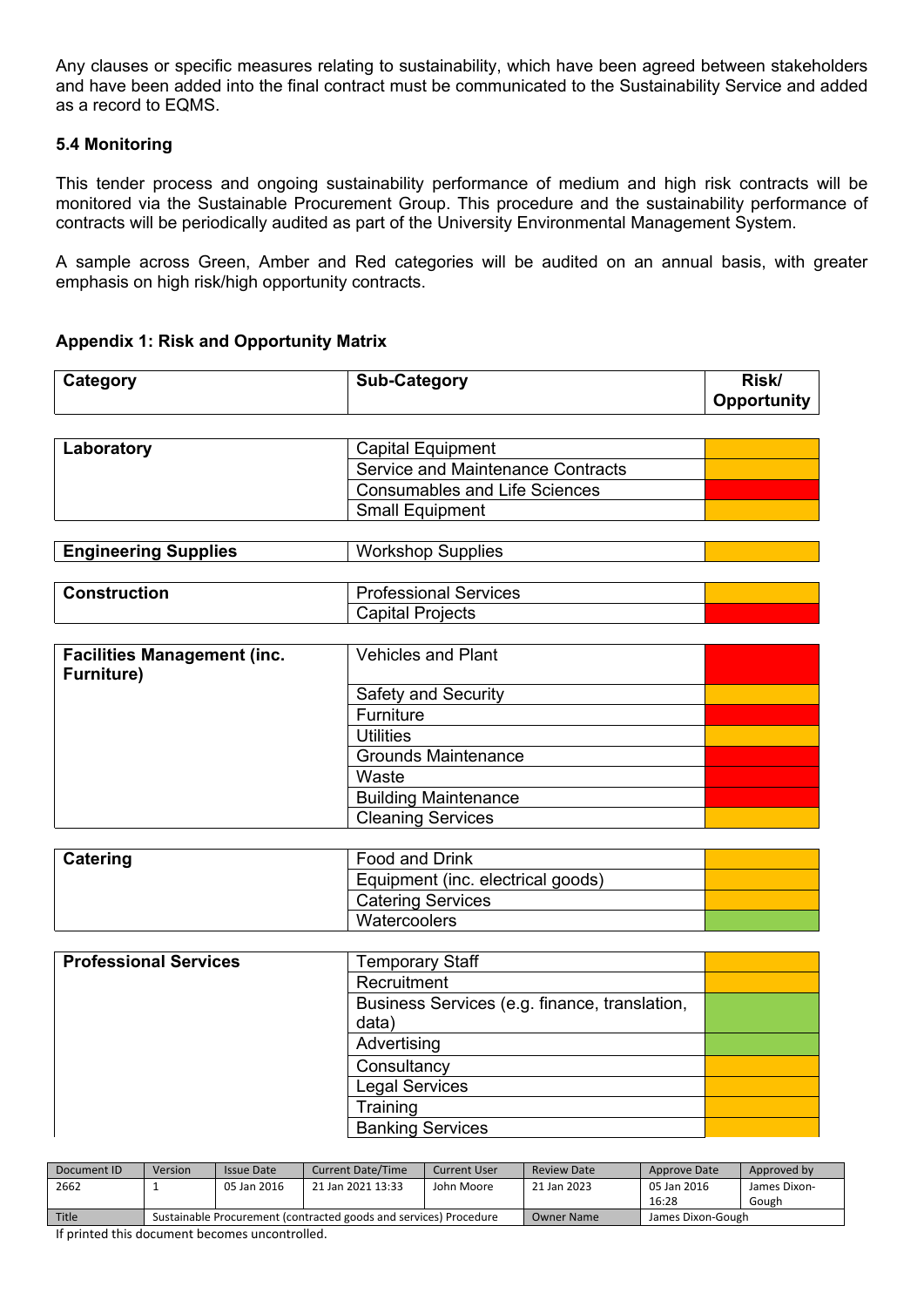|                                 | Insurance                                |  |
|---------------------------------|------------------------------------------|--|
|                                 | <b>Mail and Courier Services</b>         |  |
|                                 |                                          |  |
| <b>IT Hardware and Software</b> | <b>IT Hardware</b>                       |  |
|                                 | <b>IT Software</b>                       |  |
|                                 | IT Services (E.g. maintenance, training) |  |
|                                 | <b>IT Consumables</b>                    |  |
|                                 | Mobile Telephony                         |  |
|                                 | Other telephony and internet             |  |
|                                 | Print and design (inc web design/ media) |  |
|                                 | <b>AV Equipment</b>                      |  |
|                                 | <b>MFDs and Printers</b>                 |  |
|                                 |                                          |  |
| <b>Office Supplies</b>          | <b>Books</b>                             |  |
|                                 | <b>Stationery and Paper</b>              |  |
|                                 |                                          |  |
| <b>Travel</b>                   | Car Hire                                 |  |
|                                 | Coach Hire                               |  |

Travel (air and rail)

**Hotels** Venue Hire

| Document ID  | Version                                                           | <b>Issue Date</b> | <b>Current Date/Time</b> | Current User | <b>Review Date</b> | Approve Date | Approved by  |
|--------------|-------------------------------------------------------------------|-------------------|--------------------------|--------------|--------------------|--------------|--------------|
| 2662         |                                                                   | 05 Jan 2016       | 21 Jan 2021 13:33        | John Moore   | 21 Jan 2023        | 05 Jan 2016  | James Dixon- |
|              |                                                                   |                   |                          |              |                    | 16:28        | Gough        |
| <b>Title</b> | Sustainable Procurement (contracted goods and services) Procedure |                   |                          | Owner Name   | James Dixon-Gough  |              |              |
|              |                                                                   |                   |                          |              |                    |              |              |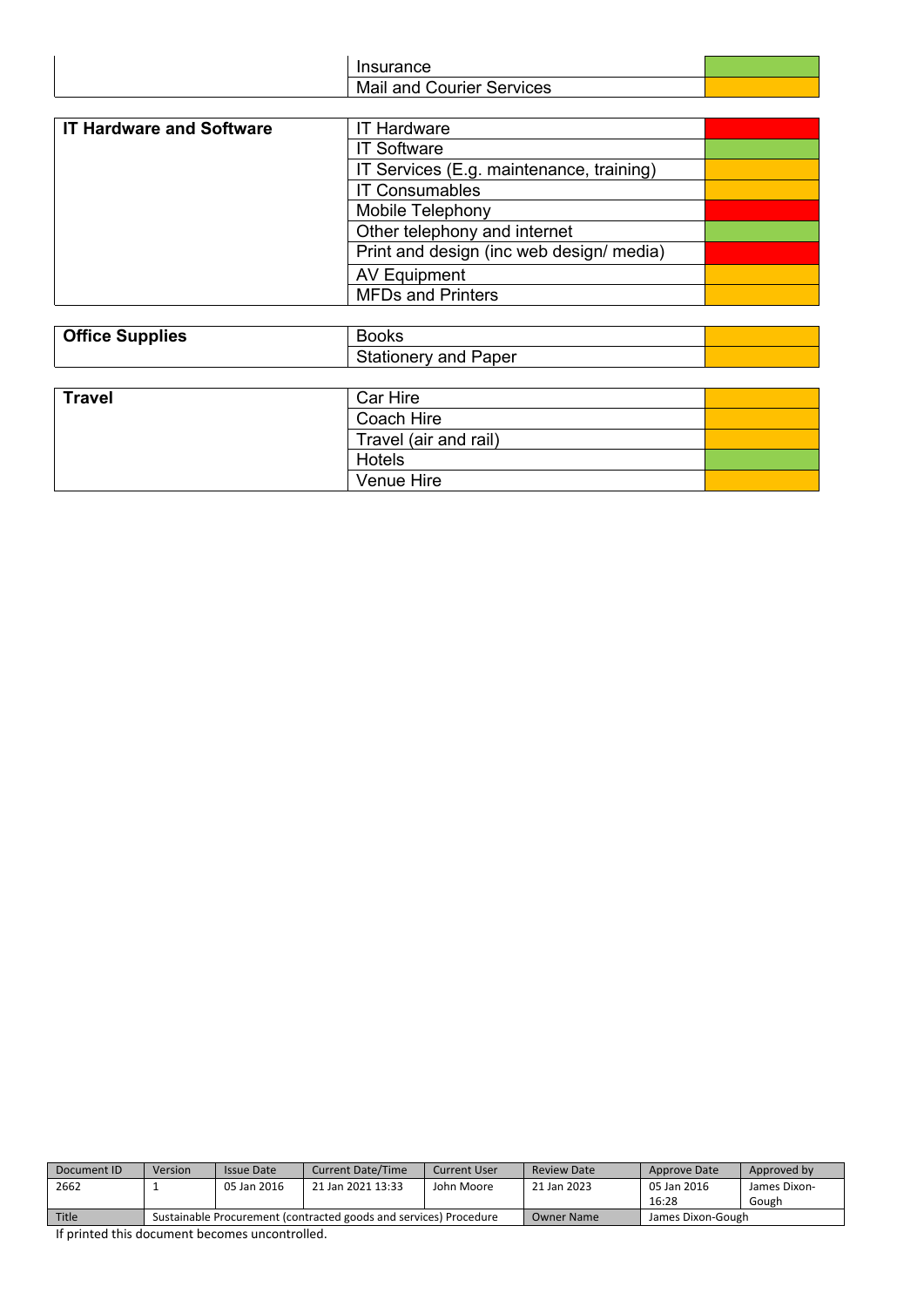| Document ID  | Version                                                           | Issue Date  | <b>Current Date/Time</b> | Current User      | <b>Review Date</b> | Approve Date | Approved by  |
|--------------|-------------------------------------------------------------------|-------------|--------------------------|-------------------|--------------------|--------------|--------------|
| 2662         |                                                                   | 05 Jan 2016 | 21 Jan 2021 13:33        | John Moore        | 21 Jan 2023        | 05 Jan 2016  | James Dixon- |
|              |                                                                   |             |                          |                   |                    | 16:28        | Gough        |
| <b>Title</b> | Sustainable Procurement (contracted goods and services) Procedure |             |                          | <b>Owner Name</b> | James Dixon-Gough  |              |              |